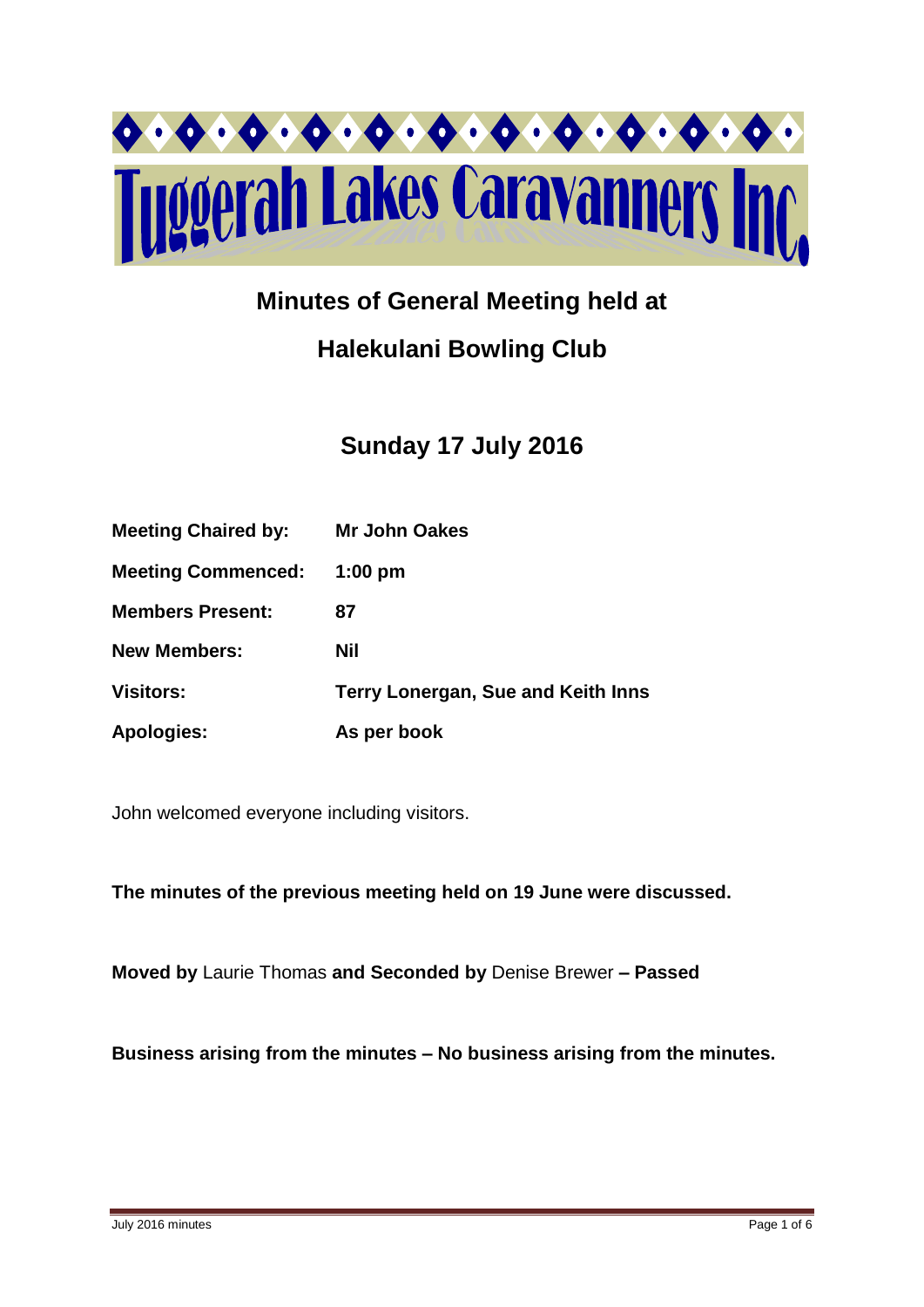**Correspondence in:** Receipt from NSW Assn of Caravan Clubs for Affiliation Fee and Liability Insurance

> NSW Assn of Caravan Clubs Insurance Certificates for management liability and public liability

NSW Assn of Caravan Clubs has advised that they have obtained a site at the 2016 Penrith Caravan, Camping & Holiday Expo from 9 Sept to 11 Sept if anyone is interested in attending.

NSW Assn of Caravan Clubs also advised that they have filled 150 sites for the 2017 rally so if you want to attend you need to get your application in before 1 September.

NSW Assn of Caravan Clubs in relation to people being charged a Merchant Fee when renewing their registration.

NSW Assn of Caravan Clubs regarding discounts at Discovery Parks across Australia. If you wish further information please come and see me after the meeting.

NSW Assn of Caravan Clubs regarding general meetings for 2017.

## **Correspondence out:** Nil

## **Presidents Report**

John Oakes handed out 10 year badges to Allan & Beryl Howard, Betty & Laurie Thomas, Kevin & Linda Steele, Noel & Wendy Cannard and Lee & Col Chambers unfortunately are not in attendance today.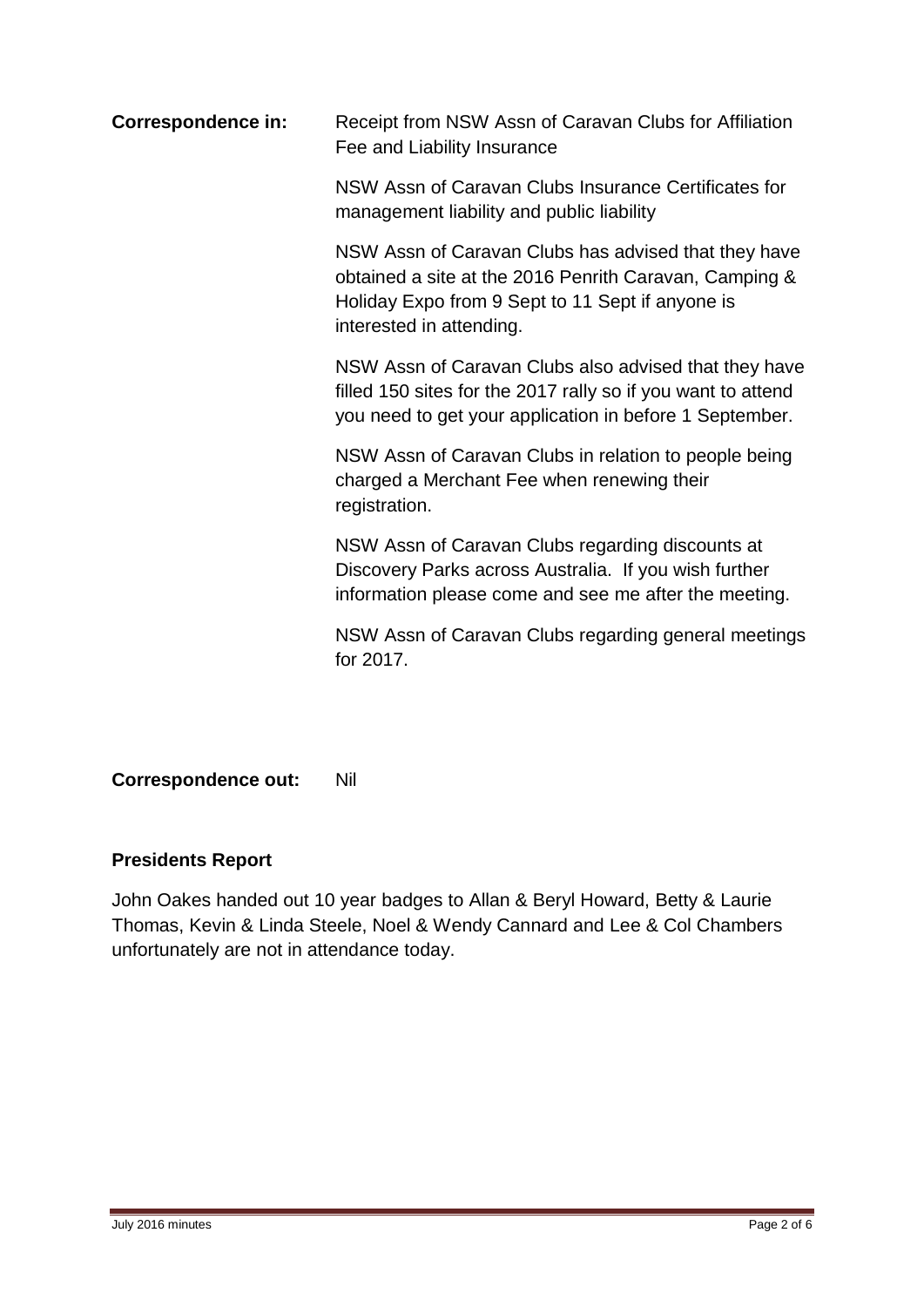## **Treasurer's Report**

#### **BANK RECONCILIATION**

#### **MONTHLY REPORT : JUNE 2016**

#### Bank balance as at 30/5/2016

|                                             |          |    | 12,468.63 |
|---------------------------------------------|----------|----|-----------|
| <b>INCOME-June 2016</b>                     |          |    |           |
| Joining Fee                                 | 40.00    |    |           |
| <b>Annual subs</b>                          | 20.00    |    |           |
| <b>Raffles</b>                              | 168.00   |    |           |
| Christmas in July Dinner at Happy Hallidays | 1.025.00 |    |           |
| 10th Anniversary Lunch                      | 145.00   |    |           |
| <b>Cancer Council Raffle</b>                | 50.00    |    |           |
| <b>Bank Interest</b>                        | 1.00     |    |           |
| <b>TOTAL INCOME</b>                         | 1,449.00 | -s | 1.449.00  |

| <b>EXPENDITURE-March 2016</b>               |             |          |
|---------------------------------------------|-------------|----------|
| Raffie                                      | 100.00      |          |
| 10th Anniversary Luncheon                   | 3.072.00    |          |
| Admin:                                      | 239.53      |          |
| <b>NSW Association of Caravan Clubs</b>     | 1.148.00    |          |
| <b>Cancer Council - Biggest Morning Tea</b> | 187.20      |          |
| <b>Refund of overpayments</b>               | 50.00       |          |
| <b>TOTAL EXPENDITURE</b>                    | 4,796.73 \$ | 4,796.73 |
|                                             |             |          |
| <b>Closing Balance 30.6.16</b>              |             | 9.120.90 |

| <b>Balance 30.6.16</b>  | 9.120.90 |
|-------------------------|----------|
| <b>Unpresented Chg.</b> |          |

#### Bank Balance as at 30/6/2016

| <u>bain barance as at so, o, coro</u> |  |          |  |  |
|---------------------------------------|--|----------|--|--|
| Less the following:                   |  |          |  |  |
| <b>Unpresented Cheques</b>            |  |          |  |  |
| Deposits for Christmas in July        |  | 1,475.00 |  |  |
| <b>Cancer Council Raffle</b>          |  | 706.00   |  |  |
| <b>Movember</b>                       |  | 97.60    |  |  |
| Total                                 |  | 2,278.60 |  |  |
|                                       |  |          |  |  |
| <b>TOTAL CASH AVAILABLE</b>           |  | 6,842.30 |  |  |

 $\begin{minipage}{.4\linewidth} \begin{tabular}{l} \textbf{I} & \textbf{I} & \textbf{I} & \textbf{I} & \textbf{I} & \textbf{I} & \textbf{I} & \textbf{I} & \textbf{I} & \textbf{I} & \textbf{I} & \textbf{I} & \textbf{I} & \textbf{I} & \textbf{I} & \textbf{I} & \textbf{I} & \textbf{I} & \textbf{I} & \textbf{I} & \textbf{I} & \textbf{I} & \textbf{I} & \textbf{I} & \textbf{I} & \textbf{I} & \textbf{I} & \textbf{I} & \textbf{$ (For and on behalf of ActingTreasurer : Jim Holmes **TLC/LRL** 

**Moved by** Bev Shoobert **Seconded by** Betty Thomas that the Treasurer's report be accepted.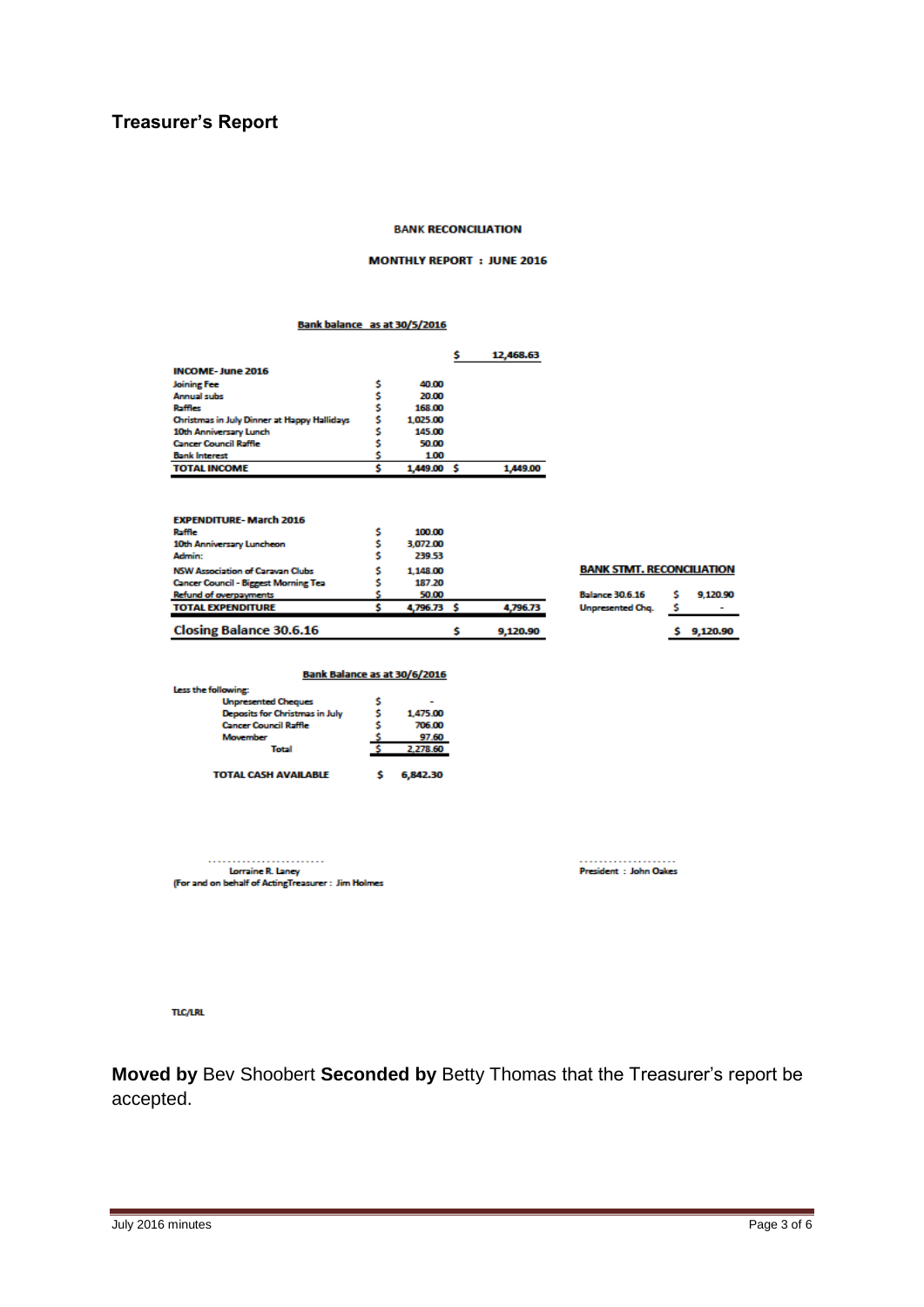# **Charity Officer's Report**

Steve Crocker read out Kate's report as she is not very well and can't read it out. This is the last date you can purchase raffle tickets and to date we have raised \$806.00. A big thank you to John McGillicuddy and Ron Gibbs for their donation to the raffle. We will only be taking the smaller prizes to Hallidays as some of the prizes are too big for us to take in our car so they will be available at the August meeting.

Kate requested an apology from John Oakes due to a verbal discussing between them at the last committee meeting. Also, there was quite a verbal altercation between Steve Crocker and Fay Thomas who advised that we have had legal advice and what was reported in the committee minutes were correct and could not be changed. There were a number of general members who verbally stated that what happens at a committee meeting stays within the committee and not brought to a general meeting. Helen Eadie asked for a point of order and John Oakes stated that it was a committee matter and it would stay as such.

John Oakes asked Kate if she was wanted to move a no confidence motion in him and she stated no I'm not. John responded with I'm not apologising in this general meeting as it is a committee matter.

# **Welfare Officers Report**

Hi all not a lot to report, I think everyone has been giving me a holiday. I sent get well & thinking of you cards to those who have had operations and problems waiting for diagnoses. I have just managed to get out of hospital again on Friday.

I want everyone to stay safe & well to keep my job easy for a while.

You have most probably heard this one but just in case

"Due to recent setbacks, my summer beach body will be postponed for another year, as usual your patience is appreciated.

## **Tour Director's Report**

Not a lot happening with trips for the second half of the year.

I'd just like to mention the Forster Lakeside trip that follows on from Christmas in July at Hallidays. Kate unfortunately can't attend, so that trip needs someone from the group to step up & be the caretaker so to speak, someone just to keep the group informed at morning teas or happy hours. Kate has put a lot into this trip and there is no organizing to be done, I'm just looking for someone that can be the host. Just come & see me and I'll give you the details. Due to illness a few have cancelled out of this trip, if any one would like to join the group at Lakeside there are still sites available, just give the park a ring. Saturday night is a theme night which is a New Year's Eve/Pyjama Party and the cost is \$10 per head which includes party food.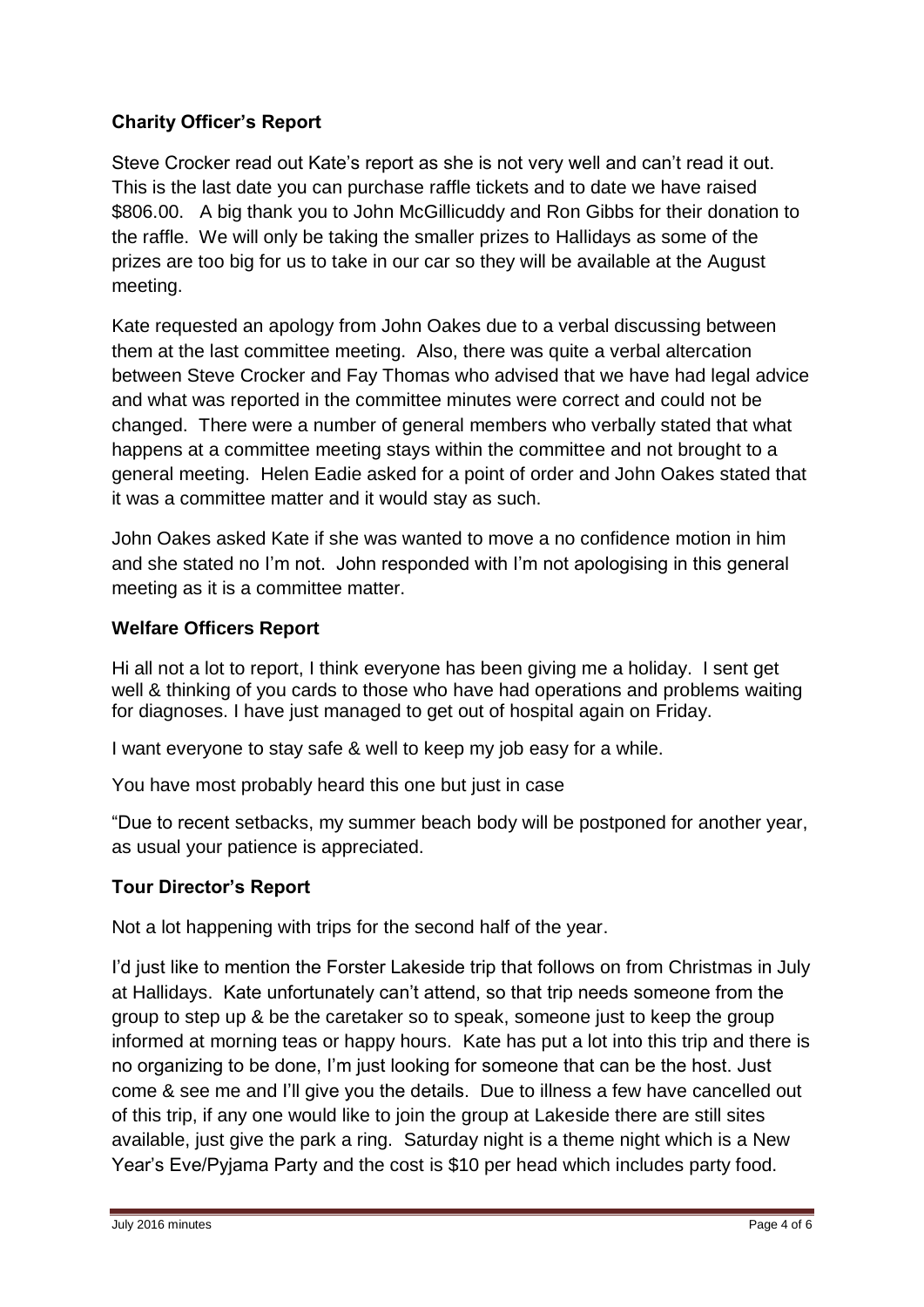A few new trips are on the boards. 13th Annual Slim Dusty Country Music Festival which Beryl & Allan Howard are organising. The event is at the Kempsey showground and camping is at the showground. Powered sites are limited if you want one then ring the Slim Dusty Centre today.

Powered sites are for 7 days with entertainment \$335 a double and \$250 a single. Unpowered sites package which includes entertainment is 7 days \$265 double and \$150 single. If you would like to do less than 7 days, you can only book nonpowered sites. At \$20 per day plus the entertainment rate for that day, be aware regardless of you wanting to attend the entertainment or not, because the event is at the showground you must pay both site & entertainment fee each day, if staying less than 7 days. Dates are October 17th – 23rd just prior to the club Melbourne cup rally at Tamworth.

Something for our new members & a reminder for our longer term members. If you put your name down to go on a trip it's up to you to contact the park or event. If you have booked yourself in & in some cases paid a deposit then, if for some reason you no longer can attend it's up to you to cancel your booking and request a refund from the park if you have paid one. Please remember to remove your name from the trip sheet.

Also my crystal ball has a loose connection and I can't get telepathic messages from the caravan parks to tell me Joe Blog from TLC has made a booking & paid a deposit for an upcoming trip, so if you don't put your name on the trip sheet I don't put your name in the newsletter – the same applies if you cancel, remove your name.

In relation to North Haven If you booked a site in February but didn't pay a deposit you can now ring the park and organise a deposit of \$30.00 which will confirm your booking.

If you need assistance putting a trip together please contact me.

# **Social Director's Report**

Plans are set for our week at Happy Hallidays. We are on our way today & look forward to greeting you when you arrive. Fay has sent a program to those attending who have an email address. If you have not received a program you can pick up one from the front table today. 62 members have paid for their Christmas dinner in July and we hope you enjoy your stay & all we have planned for you. Thank you members for your offers to help, I will be calling for helpers as required at Hallidays. Whilst you are in the area you may want to visit Nabiac, if you do and go into a shop called "Bits and Pieces" tell them you are from TLC and they will give you a 10% discount.